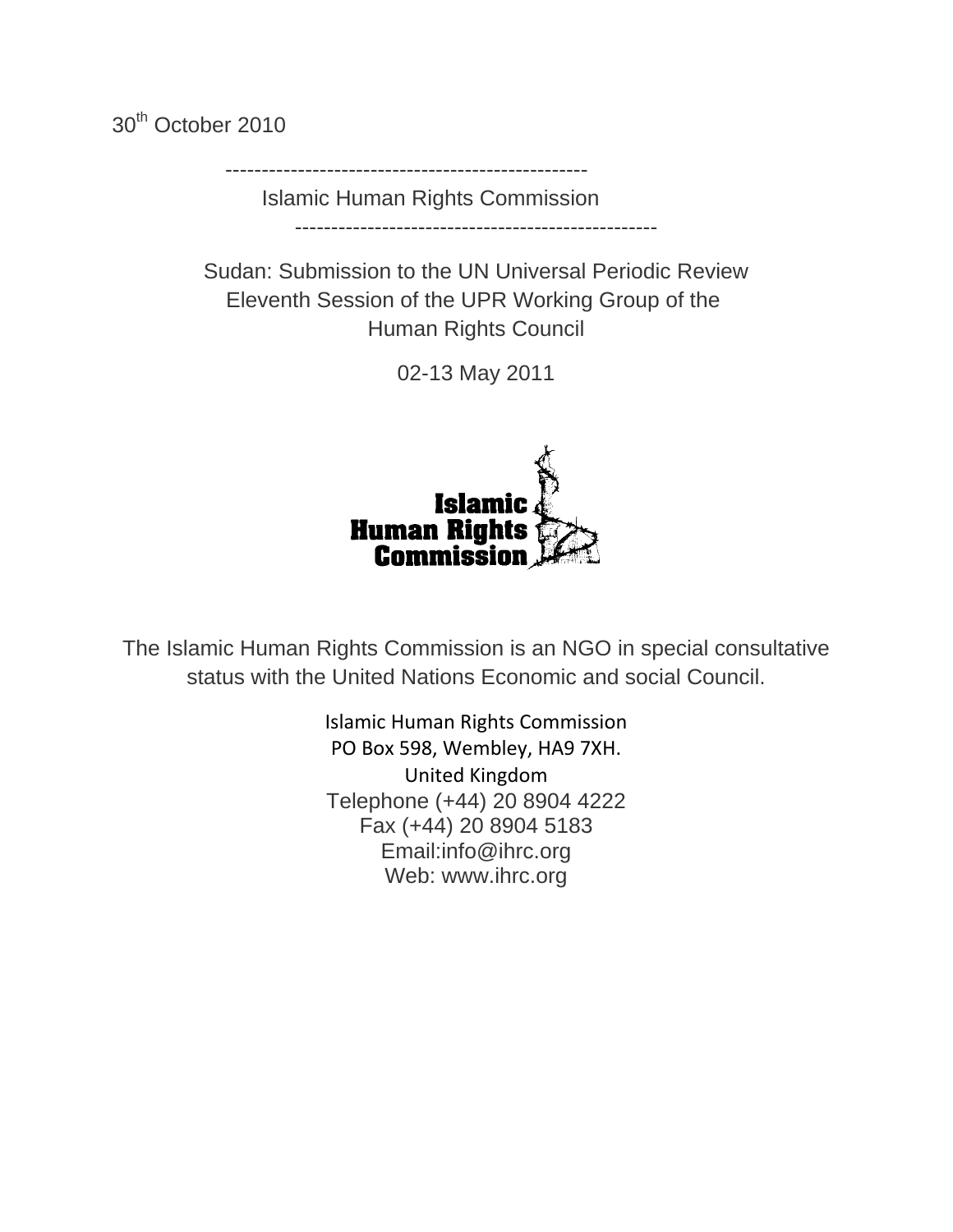In this submission the Islamic Human Rights Commission raises concern in relation to atrocities the people of Sudan have long been facing.

### **Executive Summary**

In this submission, the Islamic Human Rights Commission provides information under sections B, C and D as stipulated in the General Guidelines for the Preparation of Information under the Universal Periodic Review. Under section B, the Islamic Human Rights Commission gives background information about the struggle of the people living in Darfur. Under section C, the Islamic Human Rights Commission raises concern in relation to the situation in Darfur. Under section D, the Islamic Human Rights Commission makes a number of recommendations regarding action that should be taken by the government.

# **B. Background.**

1. Darfur is the biggest region in Sudan hosting a great wealth of underground minerals, one of which is oil fields. The region is important in terms of production of livestock for the country. Fertile soils of Darfur and huge water sources allow it to hold 25% of Sudan's livestock population, providing 30% of exported live stock. Despite its natural wealth, however, Darfur has been neglected by the government; as a result it is the most underdeveloped region of Sudan.

2. Unfortunately, the Sudanese Government has a keen interest in exploiting Darfur's natural wealth and is reluctant to improve the infrastructure of the region. This is due to their suspicion about socio-political influence of the tribal groups, which have been considered as a threat to the authority of the central government. Furthermore, there has been a deliberate attempt to curb the influence of the indigenous African tribes and insert the authority of the government.

3. Two main ethnic groups dwell in the region of Darfur: indigenous black-African groups and nomadic groups of mixed quasi-Arabic origin<sup>1</sup>. Both ethnicities predominantly adhere to the Islamic faith and are fluent in the Arabic language. Historically, the region enjoyed an independent state under the name of Sultanate of Darfur. However, a colonial British interference resulted in Sultanate of Darfur's annexation to the present day Sudan.

4. The civil war between these tribes has claimed many lives in Darfur. According to independent accounts between 1983 and 2005 around 1.5 million people got killed. Statistics have shown that more than 300.000 have been killed and 2.7 million have been displaced between years 2003 to 2005. Around 4.7 million people have been directly affected by the conflict, out of a total population of around 6.2 million. Children are the most affected group who make up half of the directly affected victims of the conflict. Around 700,000 of these children (the under-five population) have grown up in the conflict.

5. A natural disaster took place in the 1980s. This changed the demography of the region. Desertification and drought that struck Darfur at the time caused a famine that primarily affected western, northern and central parts of Darfur wherein mostly nomadic Arab tribes dwelled. Consequently, a massive immigration took place towards the south, which is the land of the

 <sup>1</sup> Darfur: the Origins & Diagnosis of the Crisis: IHRC 2008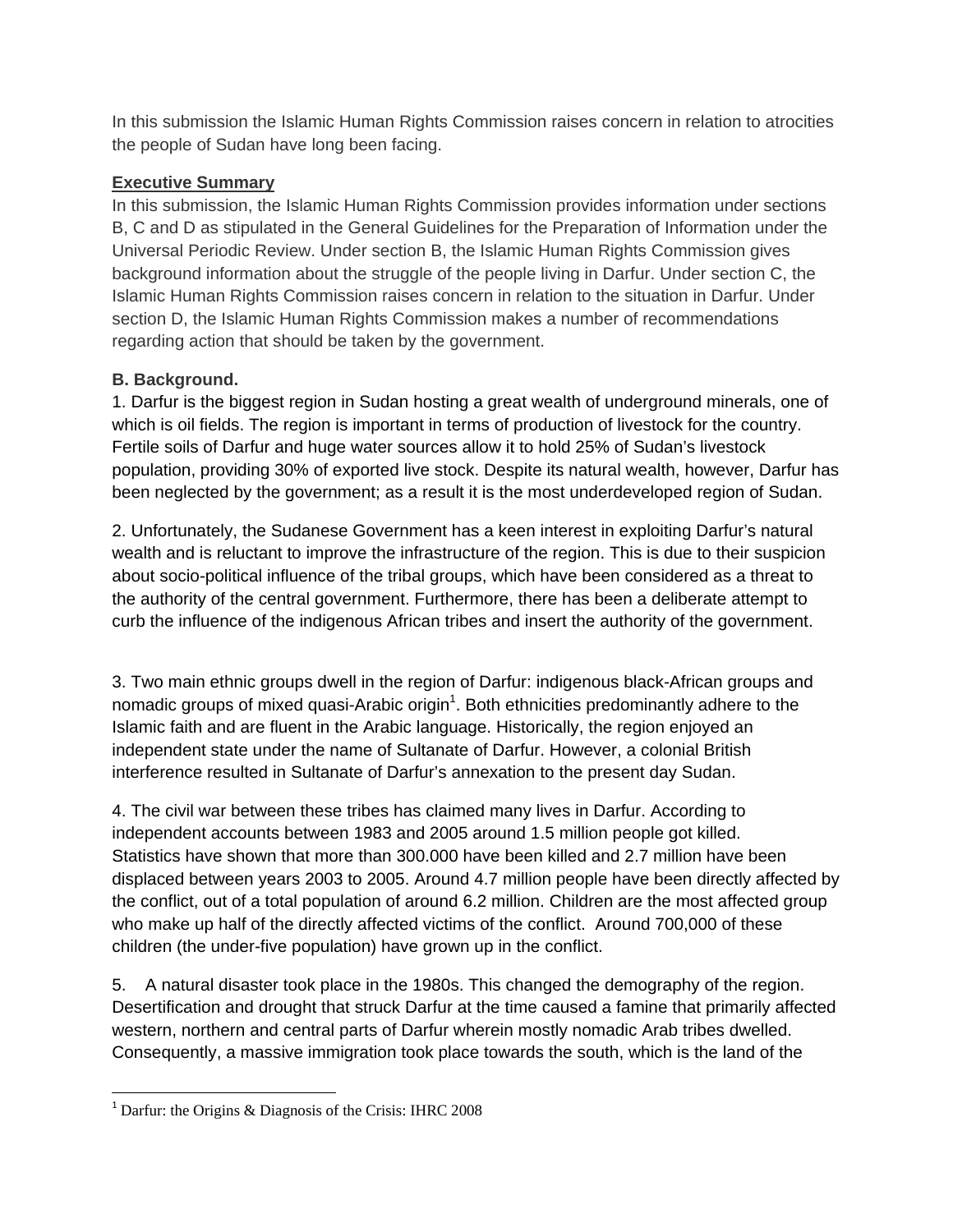African tribes. The mass immigration inevitably led to conflicts between the Arabs and African inhabitants of the region.

6. Successive governments failed to tackle the consequences of the natural disasters in providing infrastructure to accommodate the immigrant population. A long term failure increased the agitation of the people and animosity and social tension between the indigenous Africans and nomadic Arabs.

Mass migration following natural disasters, and systematic government policies that aimed at reducing influence of the indigenous Africans through supporting nomadic Arab tribes, has been building up tension in the region. The tension gave rise to sporadic rebellions led by the indigenous Africans which have been suppressed with utter brutality by the government forces.

7. The policies of the Government caused dismantling of deep-rooted traditional tribal structure and leadership in Darfur. In 1995, the Sudanese government announced its 'geographic and administrative re-demarcation programme' in Darfur. The program involved removal of administrative powers and land ownership of indigenous African tribes and allocating them to the nomadic Arab tribes. The policies outraged the Darfurian people and dramatically increased their frustration.

8. Due to systematic government policies which targeted the demographic structure of the region. A large influx of Arab immigration has been taking place from Chad and other neighbouring countries to Darfur. These Arab groups have also been militarized by the government and affectively used against the indigenous Africans.

# **C. Promotion and protection of human rights on the ground**

# **Incommunicado detention and torture**

IHRC has regularly raised its concerns with the authorities for incommunicado and arbitrary detention. Four members of the opposition Popular Congress party (PCP) and senior journalists in the suspended Rai Al-Shaab newspaper were arrested and tortured at the State Security offices in Khartoum, Sudan.Abu Zar Alamin, Deputy Director of the suspended Rai Al-Shaab newspaper, confirmed that he was subjected to physical torture, including beatings and electric shocks. IHRC requested the Sudanese government to respect the international law and to investigate the allegations of torture and insures that the detainees have a right to a fair trail. IHRC appealed to the Sudanese government to allow the detainees to receive medical treatment and also to have their families visiting rights.

# **Promotion and protection of human rights on the ground**

IHRC was one of the rare organizations who had a clear insight regarding the gravity of the situation. In its stern opposition to dreadful situation of Darfurians; IHRC considered the ongoing mass killing as 'genocide' and embarked upon various campaigns to stop the violence and bring the perpetrators of the genocide before justice. In an unprecedented attempt, IHRC led an